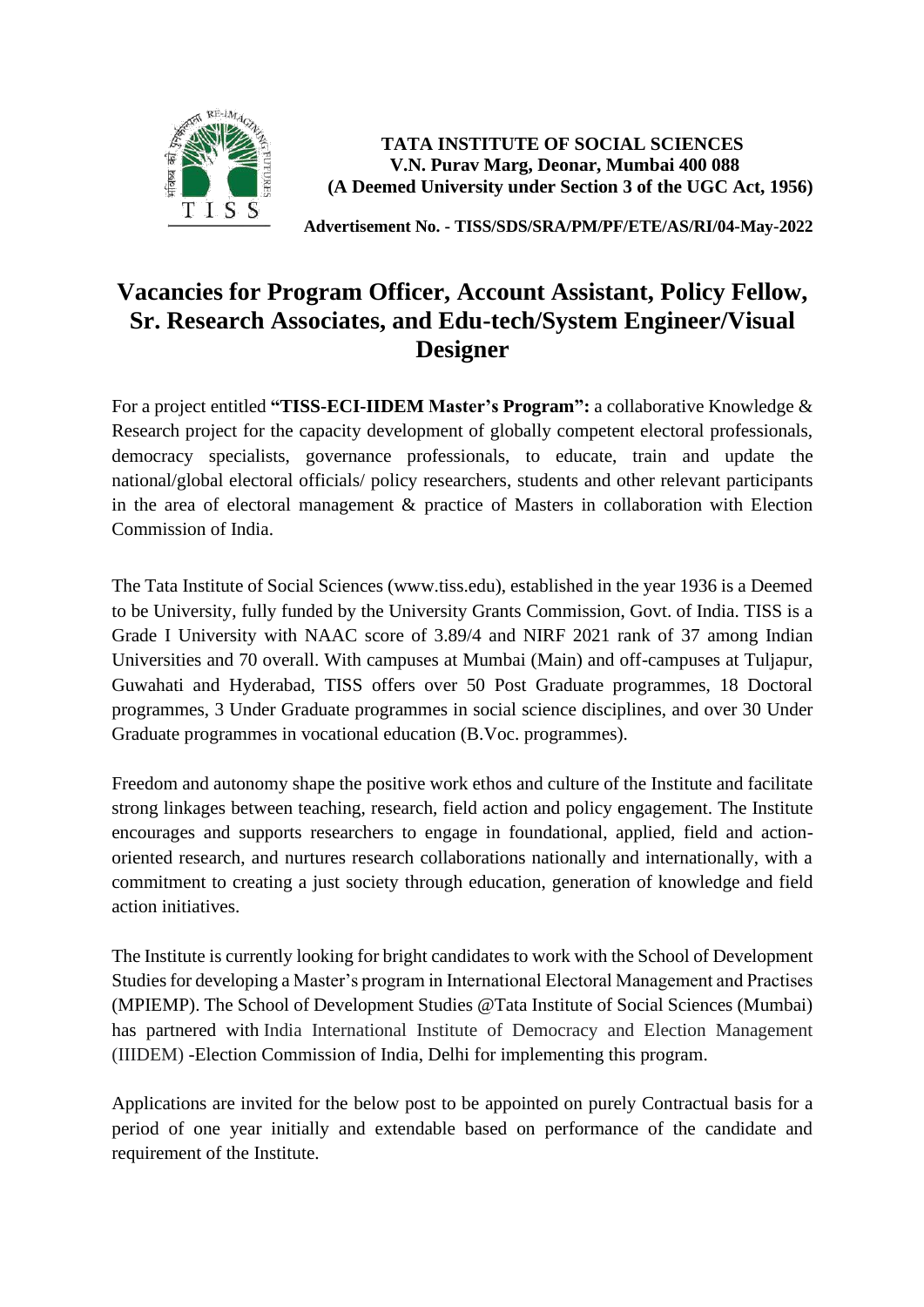| <b>Designation</b>                 | No of<br><b>Vacancies</b> | <b>Consolidated</b><br><b>Salary</b> | <b>Last Date of</b><br><b>Applications</b> | <b>Educational Qualification</b>                                                                                                                                                                                                                                                           |
|------------------------------------|---------------------------|--------------------------------------|--------------------------------------------|--------------------------------------------------------------------------------------------------------------------------------------------------------------------------------------------------------------------------------------------------------------------------------------------|
| <b>Program Officer</b>             | 01                        | 35000                                | 15-05-2022                                 | Master's degree in Social Sciences or<br>Commerce or Sciences & Management.<br>bachelor's degree with 2-year work<br>experience in the relevant field.                                                                                                                                     |
| <b>Account Assistant</b>           | 01                        | 35000                                | 15-05-2022                                 | Bachelor of Commerce / Masters of<br>Commerce with at least 55 per cent or an<br>equivalent grade in a point scale.                                                                                                                                                                        |
| <b>Policy Fellow</b>               | 01                        | 45000                                | 15-05-2022                                 | Master's in Social Science/ Political<br>Science/Economics/Development<br>studies/Law/Governance/Public<br>Policy<br>with minimum 2 year experience in<br>research & policy                                                                                                                |
| <b>Sr-Research Associate</b>       | 01                        | 70000                                | 15-05-2022                                 | in<br>M.Phil<br>Master's<br>Social<br>or<br>Science/Political Science/ Demography &<br>Population/Electoral studies/Development<br>studies/ law-governance or any other<br>relevant discipline with 2-3-year work<br>experience on Election, Law, Demography<br>and related research areas |
| Edu-tech/System<br><b>Engineer</b> | 01                        | 50000                                | 15-05-2022                                 | Master of Computer application, (MCA)<br>Bachelor's degree in computer science,<br>information systems (B.tech, B.E), or<br>related field (Master's preferred).                                                                                                                            |

Specific details are given below:

# **I. PROGRAM OFFICER**

The Program Officer will be responsible for research, management and coordinating logistics activities of the research team. The Program Officer would be reporting to the Project Leader/ Project In-Charge**.** Other duties and responsibilities may be assigned by the Project Leader. Weekly work requirements and schedules may be discussed with the Project Leader to ensure that the work priorities can be accomplished within the scheduled time.

### **Essential Qualifications**

- Master's degree in Social Sciences or Commerce or Sciences and Management. In the case of bachelor's degree holders, candidates should have minimum 2 years of work experience in the relevant field.
- Good Academic record with at least 55% of the marks or an equivalent grade in a point scale wherever grading system is followed at the Institutions.
- Should have excellent written and oral communication skills and have the ability to both lead and function as a member of a team;
- Should have the experience to organize and coordinate programs and to provide strategic guidance to the team.
- Able to coordinate with diverse stakeholders and manage administrative and financial aspects of the project.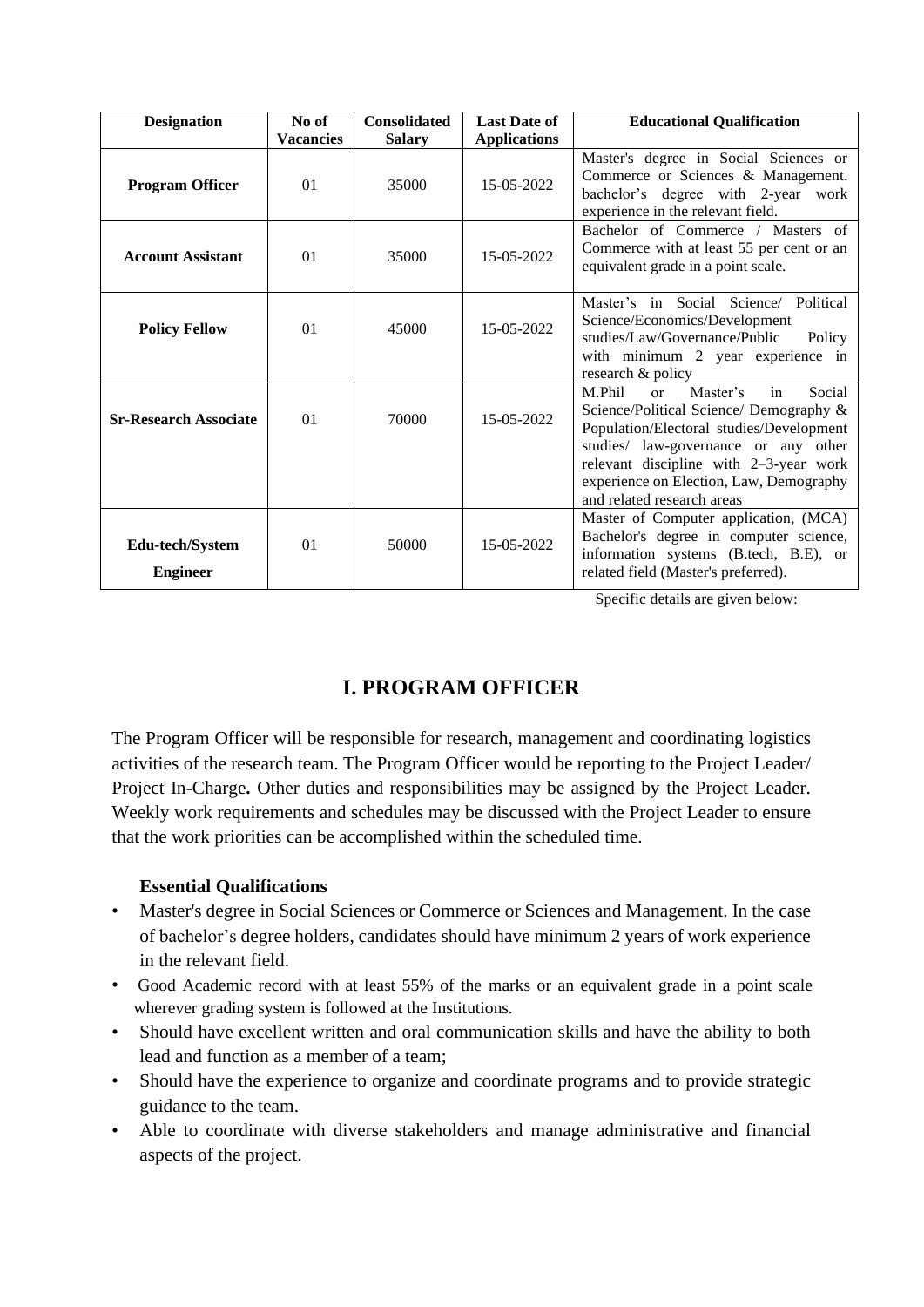- To be able to perform the above tasks effectively, the Program Manager shall be expected to work in close coordination with the Team.
- Maintain accounts, documentation for data intake, processing, analysis and reporting.
- File Research performance progress report on weekly basis.
- Producing accurate and timely reporting of the study status throughout its life cycle. **Preferred Skills**
- A good understanding of Social, political and governance aspects.
- Excellent report writing and presentation.
- Excellent knowledge of MS Office; working knowledge of program/project management software (MS Project et cetera) is a strong advantage.
- Strong financial management & organizational skills
- Willing to travel for the project work.

#### **Engagement period and Remuneration**

Engagement will be for 12 months and availability as early as possible. The Program Officer will be awarded appreciation certificate and remuneration of fixed INR 35000, thirty-five thousand per month.

\*\*\*\*\*\*\*\*\*\*\*\*\*\*\*\*\*\*\*\*\*\*\*\*\*\*\*\*\*\*\*\*\*\*\*\*\*\*\*\*\*\*\*\*\*\*\*\*\*\*\*\*

## **II. ACCOUNT ASSISTANT**

The Account Assistant will be responsible for maintaining account, documentation, logistic support to the project and team & other finance related work of TISS-ECI-IIIDEM-Master's program and any other account related issues assigned by the Project Leader/ Project-In-charge. The account assistant would be reporting to the Project Leader and the relevant section heads of the Institute**.** Other duties and responsibilities may be assigned by the Project Leader. Weekly work requirements and schedules may be discussed with the Project Leader to ensure that the work priorities can be accomplished within the scheduled time.

#### **Essential Qualifications**

Qualification and Experience: Bachelor of Commerce / Masters of Commerce with at least 55 per cent or an equivalent grade in a point scale. The candidate must have completed a course of MSCIT and TALLY from a government recognized institution and have minimum Three years of work experience in the field of Finance and Accounts. Preference will be given to those candidates who have:

- Completed BCOM/ MCOM /MBA (Finance) with Three years of work experience.
- Good knowledge of finalization of accounts of charitable organizations, charitable trusts statutory requirements,
- Good knowledge of maintenance of books of accounts as per accounting norms.
- Excellent knowledge of budgeting and multiple accounting & finance management
- Ability to work effectively in teams as well as independently.
- Experience in working on ERP software.
- Proficiency in Word, Excel, Tally and Power Point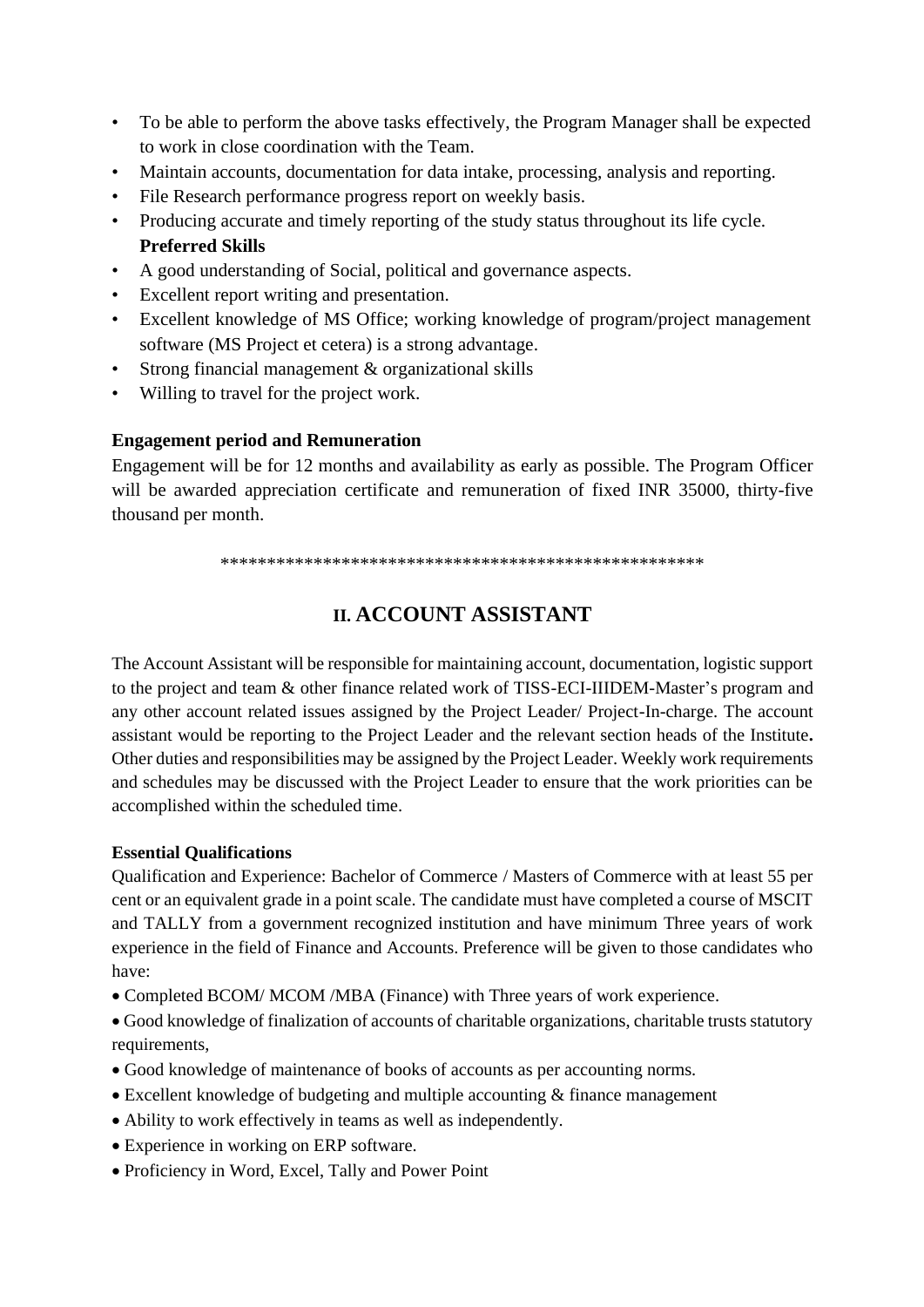### **Engagement period and Remuneration**

The selected candidate will be based in Mumbai and also expected to work remotely as well. Engagement will be for the duration of one year. Account Assistant will be awarded an appreciation certificate and remuneration of INR 35,000 consolidated, thirty-five thousand per month according to competencies skill.

**\*\*\*\*\*\*\*\*\*\*\*\*\*\*\*\*\*\*\*\*\*\*\*\*\*\*\*\*\*\*\*\*\*\*\*\*\*\*\*\*\*\*\*\*\***

## **II. POLICY FELLOW**

The Policy Fellow will be responsible for doing research, documentation, and reporting on an assigned topic and providing analysis. The Fellow would be reporting to the Project-Leader and Senior Research staff of the project team. They will also work in close coordination with International/national area experts and short-term experts. Other duties and responsibilities may be assigned by the Project Leader and Senior Research Staff of the project team. Weekly work requirements and schedules will be discussed to ensure that the work priorities can be accomplished within the scheduled time.

### **Essential Qualifications**

- Master's degree in any branch of Social Sciences including political science, public administration Population studies, Economics, Women/Gender studies and other relevant field. Also, Law graduates and Graduates with back ground in the rural management, Information technology, population studies, agriculture, soil and water engineering can also apply.
- Good Academic record with at least 55% of the marks or an equivalent grade in a point scale wherever grading system is followed at the Institutions.
- Relevant experience with exposure for report writing and data analysis, preferably in the election research & management, political science, law-governance and social development sector/public policy preferred.

The candidate is expected to work on the following aspects:

- Help identify priority needs, in development of course design, curriculum, delivery and evaluate other programmes for their efficacy in terms of performance and impact.
- Suggest policy recommendations, strategies to improve the indicators of Program development using existing resources.
- Assist to develop the Master program, mobilization for the programs and helping to the effective delivery of the program
- Design, conduct and coordinate the research.
- Work in teams to design evaluation tools and formats based on pre-defined goals and help organize training workshops/ capacity building workshops
- Willing to travel for the project work.

To be able to perform the above tasks effectively, the Fellow shall be expected to work in close coordination with the Project Leader and Senior Members and with the Research Team.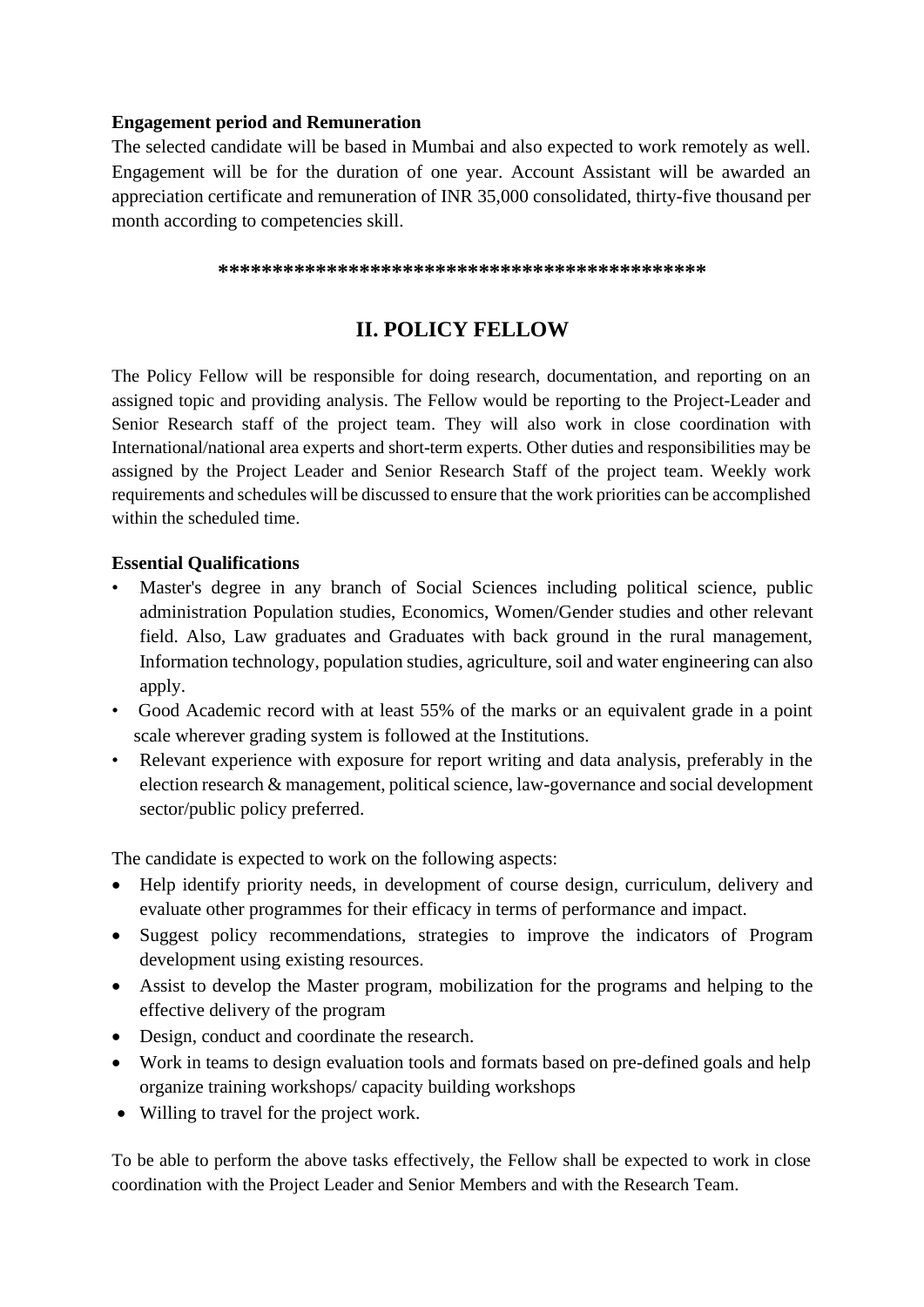### **Preferred Skills**

- A good understanding of Social, political and governance aspects
- Good computer skills: STATA, SPSS, Microsoft Word/Excel/ PowerPoint and Internet
- Report writing, Data analysis and Presentation
- Knowledge of basic statistical concepts and the ability to deal with large datasets.
- Willing to travel for the project work.

#### **Engagement period and Remuneration**

The selected candidate will be based in Mumbai and also deputed in the IIIDEM Delhi as per the requirements of the project. Engagement will be for the duration of one year. Policy Fellow will be awarded an appreciation certificate and remuneration of INR 45,000 consolidated, forty-five thousand per month according to competencies skill.

\*\*\*\*\*\*\*\*\*\*\*\*\*\*\*\*\*\*\*\*\*\*\*\*\*\*\*\*\*\*\*\*\*\*\*\*\*\*\*\*\*\*\*\*\*\*\*\*\*\*\*\*\*\*\*\*\*\*\*

## **III. Sr. RESEARCH ASSOCIATE**

The Sr-Research Associate will work with the Project Leader/ Director and help implement the major objectives of TISS-ECI-IIIDEM Master's Project. The Sr-Research Associate would also work in close coordination with national/International area experts and facilitate project implementation including assisting with course design, knowledge, academic and training components of the project. Other duties and responsibilities may be assigned by the Project Leader.

### **Essential Qualifications**

- M.Phil or Master's degree in any branch of Social Sciences/ Political Science/ Public Policy/ Development Studies/ Demography & Population Studies/Economics/Public Administration/Law-Governance/Human Resource Management, Statistics or other related areas of Elections & Electoral Management. Candidates who have working PhD can also apply with a provisional approval prof their supervisor.
- Good Academic record with at least 55% of the marks or an equivalent grade in a point scale wherever grading system is followed at the Institutions.
- A candidate should have 2–3-year work experience in related areas

### **Preferred Skills**

- Candidates with prior -work experience of working with the Election Commission of India -IIIDEM will be preferred.
- A good understanding of Electoral studies, Political-Demography, Policy and Governance aspects.
- Good software's computer skills: STATA, SPSS, R along with Microsoft office and other research related tools.
- Excellent Knowledge of Big-Data analytics, Electoral Data-Research and Presentation.
- Knowledge of basic statistical concepts and the ability to deal with large dataset or qualitative and electoral data analysis skills.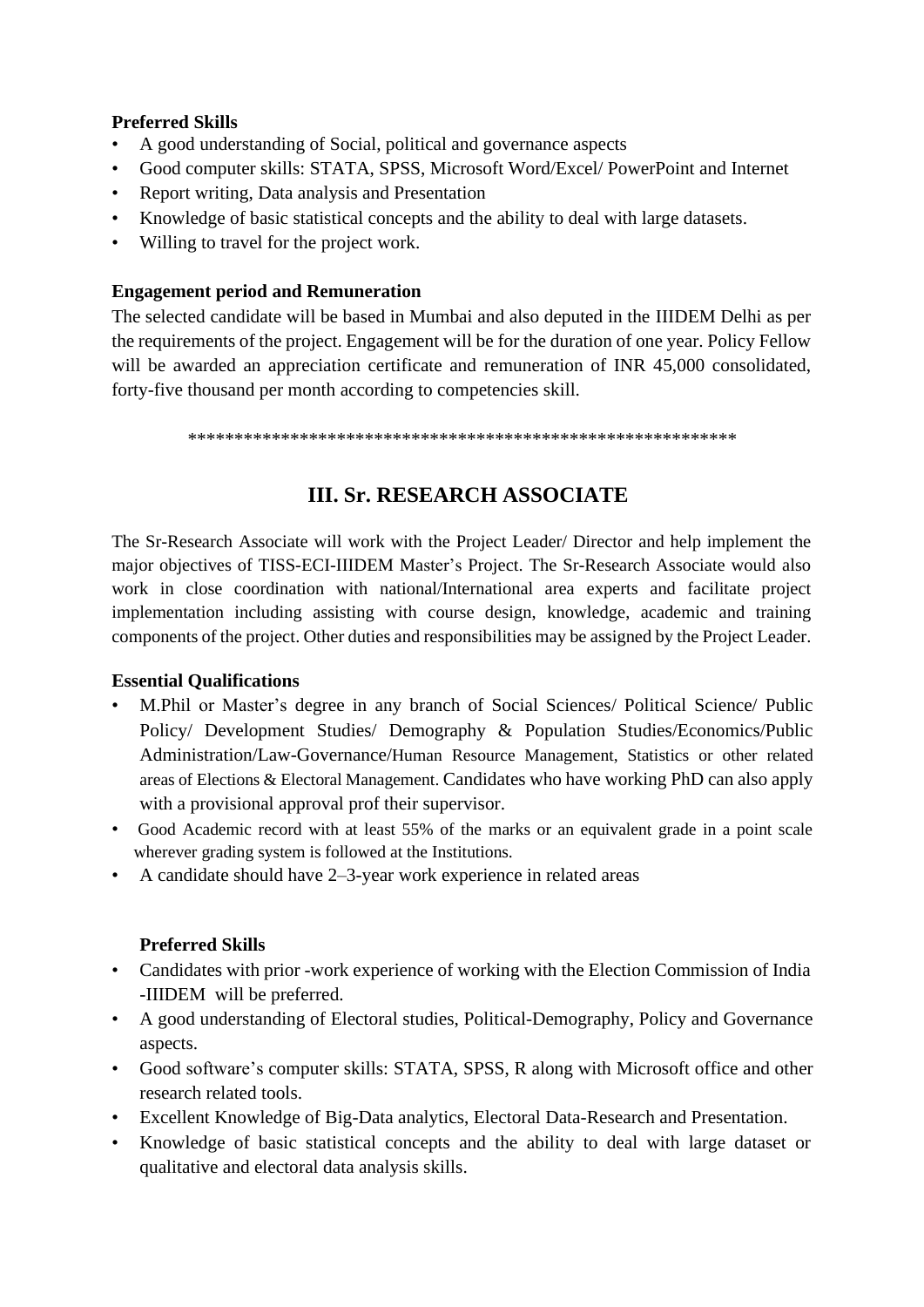### **The candidate is expected to work on the following aspects:**

- Help implement the main objectives of the project through academic and research support
- Help design policy recommendations, strategies to improve the course design, structure and curriculum.
- Assist in delivering lectures and preparation of instruction material for workshop/ development events/ programs/ initiatives.
- Develop robust methodologies including quantitative, qualitative, participatory and ethnographic protocols for the research.

### **Engagement period and Remuneration**

The selected candidate will be based at School of Development Studies at Mumbai-campus of Tata Institute of Social Sciences and also expected to work remotely. Engagement will be for the duration of one year and may be extended as per the requirements of the project and also based on the performance. Sr-Research Associate will be awarded an appreciation certificate and remuneration of INR 70,000 consolidated, seventy thousand per month according to competencies skill.

\*\*\*\*\*\*\*\*\*\*\*\*\*\*\*\*\*\*\*\*\*\*\*\*\*\*\*\*\*\*\*\*\*\*\*\*\*\*\*\*\*\*\*\*\*\*\*\*\*\*\*\*\*\*\*\*\*\*\*\*\*\*\*\*\*\*\*

### **IV. EDU-TECH / SYSTEM ENGINEER AND VISUAL DESIGNER**

The Edu-tech Engineer work on a conceptual design by taking technical specifications prepared by the institute analyst and designing system components to meet the set requirements and to help in implement the major objectives of TISS-ECI-IIIDEM Master's Project. The Engineer will assist in establishing the development of the course, delivery of the courses through online mode and will report to the Project leader and team. He/She will facilitate development of the portal and also assemble the suite of IT and technical resources that the project requires.

### **Essential qualification:**

- B.E./B.Tech. in Computer Sciences, Information Technology (or) Master of Computer application, (MCA) or related field (Master's preferred)
- Good Academic record with at least 55% of the marks or an equivalent grade in a point scale wherever grading system is followed at the Institutions.
- 0-2 years of relevant work experience.

### **Desirable qualification:**

- Experience in developing web-based applications specifically using Python.
- Experience in working with either Django (Preferred), Flask.
- Working knowledge with database like Postgres (Preferred), MySQL and writing SQL queries.
- Knowledge with Git or any other version controls system.
- Experience working with front-end technologies such as HTML, CSS, JavaScript.
- Good to have knowledge of Ajax.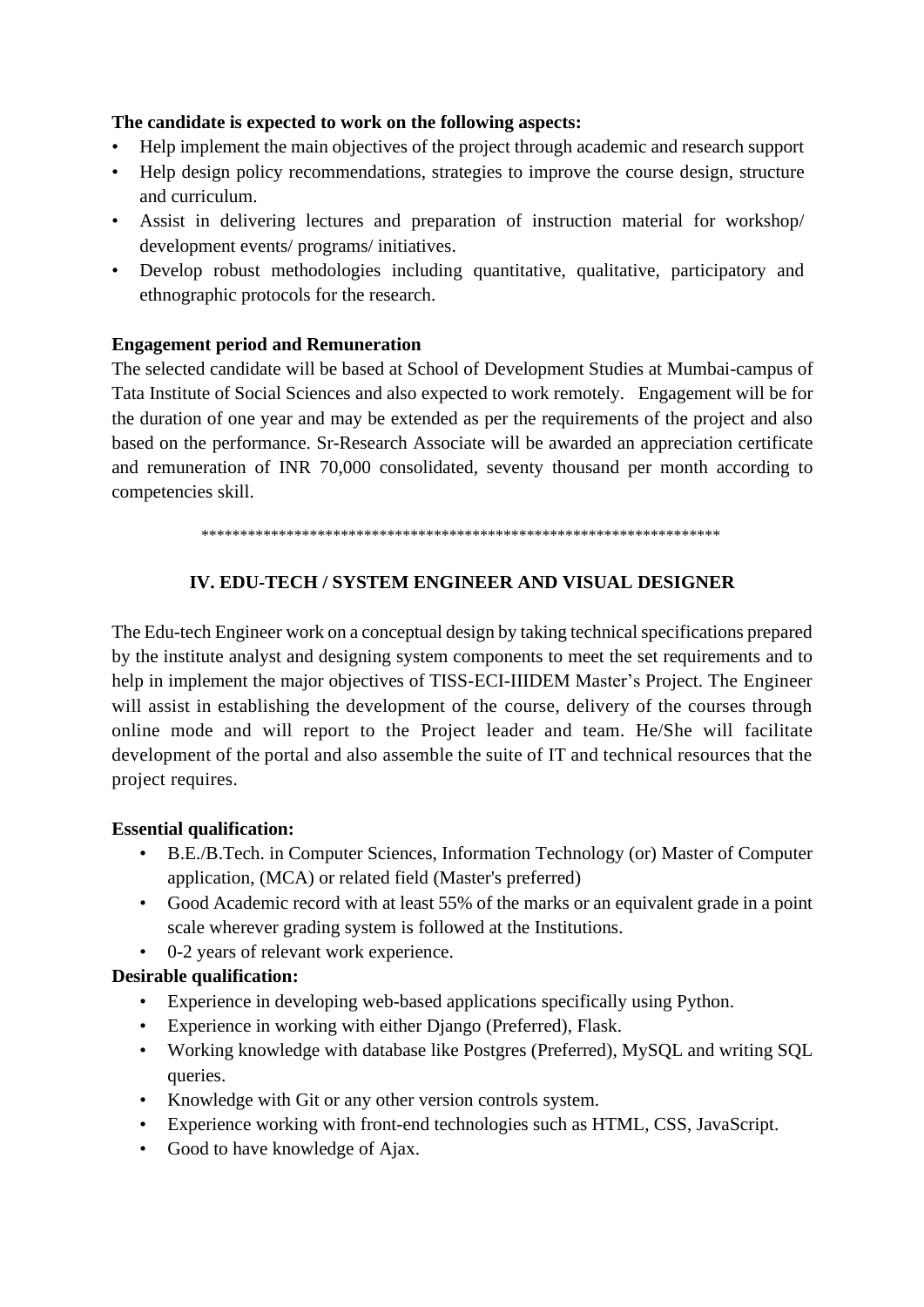- Proven track record of installing, configuring, and troubleshooting LINUX-based systems.
- Experience creating scripts (e.g. using Perl, Ruby, Python) and setting up software for automation.
- Exceptional knowledge of networking technologies (OSI network layers, TCP/IP).
- Familiarity with administration, performance tuning, and system monitoring.
- Good knowledge of end-to-end development life cycle.
- Support and Maintain existing web applications.
- Investigate functional problems, finding and fixing defects as needed in servers and networking.
- Good communication skills (written and verbal).

### **Engagement period and Remuneration**

The selected candidate will be based at School of Development Studies at Mumbai-campus of Tata Institute of Social Sciences and also work remotely. Engagement will be for the duration of one year and it may be extended as per the requirements of the project and also based on the performance. Edu-tech/ Engineer and Visual Designer will be awarded an appreciation certificate and remuneration of INR 50,000 consolidated, fifty thousand per month according to competencies skill.

\*\*\*\*\*\*\*\*\*\*\*\*\*\*\*\*\*\*\*\*\*\*\*\*\*\*\*\*\*\*\*\*\*\*\*\*\*\*\*\*\*\*\*\*\*\*\*\*\*\*\*\*

## **Other Conditions for all position**

(a) *The Institute reserves the right to not fill up the vacancy advertised.* The Institute reserves the right to invite persons for Personal Interaction (Offline/ Online), who may not have applied for the vacancy as per the above procedure and the Project Leader/ Director reserves the right to modify the necessary qualifications for the candidates in the interests of the efficient implementation of the project.

(b) Since applications received will be shortlisted, merely possessing the prescribed minimum qualifications and the requisite experience would not entitle a person to be called for Personal Interaction (Offline/ Online) in case of high response.

(c) The position is unreserved, but candidates belonging to reserved category are encouraged to apply.

(d) No queries or correspondence regarding issue of call letter for selection of candidates for the post will be entertained at any stage and canvassing in any form is strictly prohibited and will lead to the candidate being debarred from consideration for the post.

(e) It shall be the responsibility of the candidate to assess his/her own eligibility for the post, for which he/she is applying in accordance with the prescribed qualifications, experience etc, and submit his/her application duly filled-in along with the desired information and documents as per the advertisement. Suppression of factual information, supply of fake documents, providing false or misleading information or canvassing in any manner on the part of the candidates shall lead to disqualification. In case it is detected at any point of time in future, even after appointment, that the candidate was not eligible, his/her appointment shall be liable to be terminated forthwith as per this clause.